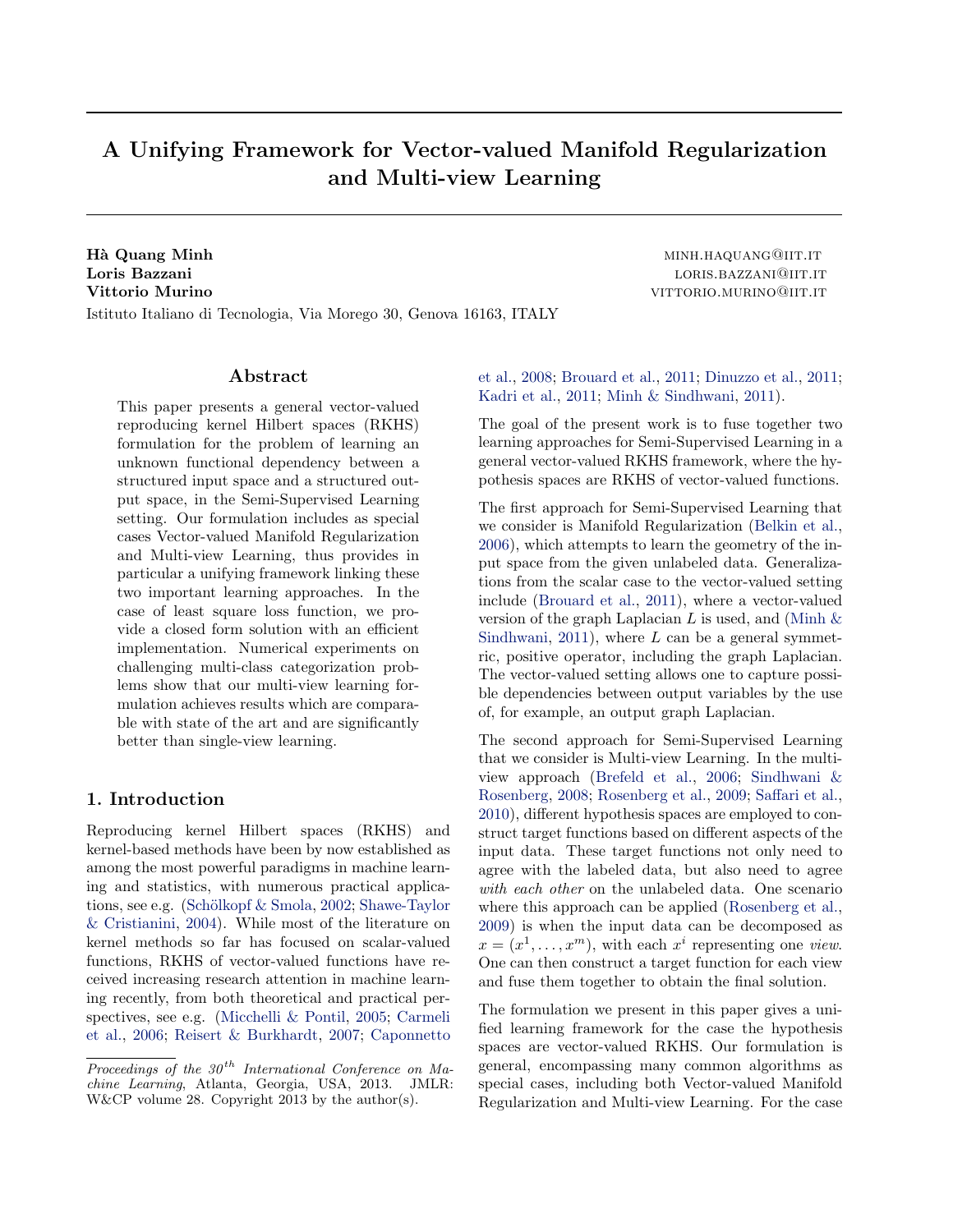of least square loss function, we give a closed form solution which can be implemented efficiently. Our numerical experiments were performed using a special case of our framework, namely Vector-valued Multi-view Learning, with promising results on several particularly challenging multi-class categorization problems.

To the best of our knowledge, this work is the first attempt to present a unified general learning framework whose components have been only individually and partially covered in the literature.

**Organization.** We start by giving a review of vectorvalued RKHS in Section 2. We state the general optimization problem we wish to solve in Section [3,](#page-2-0) along with various special cases, the Representer Theorem, and Proposition [1,](#page-2-0) which gives the explicit solution for the least square case. We then describe Vector-valued Multi-view Learning and its implementation in Section [4,](#page-4-0) with empirical experiments in Section [5.](#page-6-0) Proofs for all mathematical results in the paper are given in the Supplementary Material.

# 2. Vector-Valued RKHS

In this section, we give a brief review of RKHS of vector-valued functions<sup>1</sup>, for more detail see e.g. [\(Carmeli et al.,](#page-8-0) [2006;](#page-8-0) [Micchelli & Pontil,](#page-8-0) [2005;](#page-8-0) [Capon](#page-8-0)[netto et al.,](#page-8-0) [2008;](#page-8-0) [Minh & Sindhwani,](#page-8-0) [2011\)](#page-8-0). In the following, denote by  $\mathcal X$  a nonempty set,  $\mathcal Y$  a real, separable Hilbert space with inner product  $\langle \cdot, \cdot \rangle_{\mathcal{Y}}, \mathcal{L}(\mathcal{Y})$  the Banach space of bounded linear operators on  $\mathcal Y$ . Let  $\mathcal{Y}^{\mathcal{X}}$  denote the vector space of all functions  $f: \mathcal{X} \to \mathcal{Y}$ . A function  $K : \mathcal{X} \times \mathcal{X} \to \mathcal{L}(\mathcal{Y})$  is said to be an operator-valued positive definite kernel if for each pair  $(x, z) \in \mathcal{X} \times \mathcal{X}$ ,  $K(x, z)^* = K(z, x)$ , and

$$
\sum_{i,j=1}^{N} \langle y_i, K(x_i, x_j) y_j \rangle_{\mathcal{Y}} \ge 0 \tag{1}
$$

for every finite set of points  $\{x_i\}_{i=1}^N$  in  $\mathcal X$  and  $\{y_i\}_{i=1}^N$ in  $\mathcal Y$ . Given such a K, there exists a unique  $\mathcal Y$ -valued RKHS  $\mathcal{H}_K$  with reproducing kernel K, which is constructed as follows. For each  $x \in \mathcal{X}$  and  $y \in \mathcal{Y}$ , form a function  $K_x y = K(., x) y \in \mathcal{Y}^{\mathcal{X}}$  defined by

$$
(K_x y)(z) = K(z, x)y
$$
 for all  $z \in X$ .

Consider the set  $\mathcal{H}_0 = \text{span}\{K_x y \mid x \in \mathcal{X}, y \in \mathcal{Y}\}\subset$  $\mathcal{Y}^{\mathcal{X}}$ . For  $f = \sum_{i=1}^{N} K_{x_i} w_i$ ,  $g = \sum_{i=1}^{N} K_{z_i} y_i \in \mathcal{H}_0$ , we define the inner product

$$
\langle f,g \rangle_{\mathcal{H}_K} = \sum_{i,j=1}^N \langle w_i, K(x_i,z_j) y_j \rangle_{\mathcal{Y}},
$$

which makes  $\mathcal{H}_0$  a pre-Hilbert space. Completing  $\mathcal{H}_0$ by adding the limits of all Cauchy sequences gives the Hilbert space  $\mathcal{H}_K$ . The reproducing property is

$$
\langle f(x), y \rangle_{\mathcal{Y}} = \langle f, K_x y \rangle_{\mathcal{H}_K} \quad \text{for all} \quad f \in \mathcal{H}_K. \tag{2}
$$

**Sampling Operators.** For each  $x \in \mathcal{X}$ , let  $K_x : \mathcal{Y} \to$  $\mathcal{H}_K$  be the operator with  $K_x y$  defined as above, then

$$
||K_{x}y||_{\mathcal{H}_{K}}^{2} = \langle K(x,x)y,y\rangle_{\mathcal{Y}} \leq ||K(x,x)|| \, ||y||_{\mathcal{Y}}^{2},
$$

which implies that

$$
||K_x: \mathcal{Y} \to \mathcal{H}_K|| \le \sqrt{||K(x,x)||},
$$

so that  $K_x$  is a bounded operator. Let  $K_x^* : \mathcal{H}_K \to \mathcal{Y}$ be the adjoint operator of  $K_x$ , then from (2), we have

$$
f(x) = K_x^* f \quad \text{for all} \quad x \in \mathcal{X}, f \in \mathcal{H}_K. \tag{3}
$$

From this we deduce that for all  $x \in \mathcal{X}$  and all  $f \in \mathcal{H}_K$ ,

$$
||f(x)||_{\mathcal{Y}} \leq ||K_x^*|| \, ||f||_{\mathcal{H}_K} \leq \sqrt{||K(x,x)||} \, ||f||_{\mathcal{H}_K},
$$

that is the *sampling operator*  $S_x : \mathcal{H}_K \to \mathcal{Y}$  defined by

$$
S_x f = K_x^* f = f(x)
$$

is bounded. Let  $\mathbf{x} = (x_i)_{i=1}^l \in \mathcal{X}^l, l \in \mathbb{N}$ . For the sampling operator  $S_{\mathbf{x}} : \mathcal{H}_K \to \mathcal{Y}^l$  defined by  $S_{\mathbf{x}}(f) =$  $(f(x_i))_{i=1}^l$ , for any  $y = (y_i)_{i=1}^l \in \mathcal{Y}^l$ ,

$$
\langle S_{\mathbf{x}}f, \mathbf{y} \rangle_{\mathcal{Y}^l} = \sum_{i=1}^l \langle f(x_i), y_i \rangle_{\mathcal{Y}} = \sum_{i=1}^l \langle K_{x_i}^* f, y_i \rangle_{\mathcal{H}_K}
$$

$$
= \sum_{i=1}^l \langle f, K_{x_i} y_i \rangle_{\mathcal{H}_K} = \langle f, \sum_{i=1}^l K_{x_i} y_i \rangle_{\mathcal{H}_K}.
$$

Thus the adjoint operator  $S^*_{\mathbf{x}} : \mathcal{Y}^l \to \mathcal{H}_K$  is given by

$$
S_{\mathbf{x}}^* \mathbf{y} = S_{\mathbf{x}}^*(y_1, \dots, y_l) = \sum_{i=1}^l K_{x_i} y_i, \quad \mathbf{y} \in \mathcal{Y}^l, \qquad (4)
$$

and the operator  $S_{\mathbf{x}}^* S_{\mathbf{x}} : \mathcal{H}_K \to \mathcal{H}_K$  is given by

$$
S_{\mathbf{x}}^* S_{\mathbf{x}} f = \sum_{i=1}^l K_{x_i} f(x_i) = \sum_{i=1}^l K_{x_i} K_{x_i}^* f.
$$
 (5)

Data-dependent Semi-norms. Let  $(x_1, \ldots, x_{u+l})$  $\subset \mathcal{X}$ . Let  $M: \mathcal{Y}^{u+l} \to \mathcal{Y}^{u+l} \in \mathcal{L}(\mathcal{Y}^{u+l})$  be a symmetric, positive operator, that is  $\langle y, My \rangle_{\mathcal{Y}^{u+l}} \geq 0$  for all

<sup>&</sup>lt;sup>1</sup>Some authors, e.g. [\(Kadri et al.,](#page-8-0) [2011\)](#page-8-0) employ the terminology function-valued, which is equivalent to vectorvalued: a function is a vector in a vector space of functions (e.g. a Hilbert space of functions), and an n-dimensional vector is a discrete function defined on n points.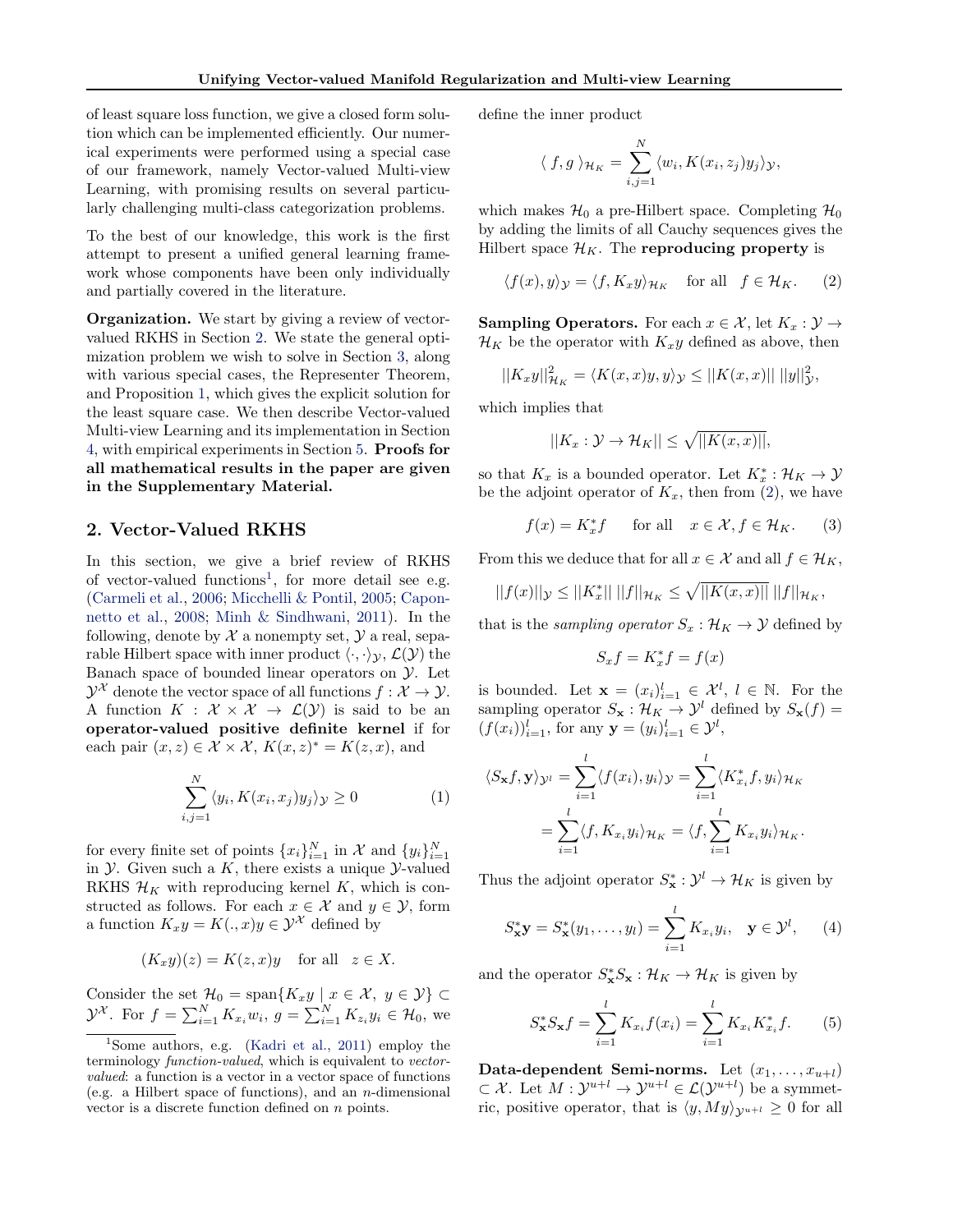<span id="page-2-0"></span> $y \in \mathcal{Y}^{u+l}$ . For  $f \in \mathcal{H}_K$ , let  $\mathbf{f} = (f(x_1), \dots, f(x_{u+l})) \in$  $\mathcal{Y}^{u+l}$ . The operator  $M: \mathcal{Y}^{u+l} \to \mathcal{Y}^{u+l}$  can be expressed as an operator-valued matrix  $M = (M_{ij})_{i,j=1}^{u+l}$ of size  $(u + l) \times (u + l)$ , with each  $M_{ij} : \mathcal{Y} \to \mathcal{Y}$  being a linear operator, so that

$$
(M\mathbf{f})_i = \sum_{j=1}^{u+l} M_{ij}\mathbf{f}_j = \sum_{j=1}^{u+l} M_{ij}f(x_j).
$$
 (6)

We can then define the following semi-norm for  $f$ , which depends on the  $x_i$ 's:

$$
\langle \mathbf{f}, M\mathbf{f} \rangle_{\mathcal{Y}^{u+l}} = \sum_{i,j=1}^{u+l} \langle f(x_i), M_{ij} f(x_j) \rangle_{\mathcal{Y}}.
$$
 (7)

This form of semi-norm was utilized in vector-valued manifold regularization [\(Minh & Sindhwani,](#page-8-0) [2011\)](#page-8-0).

## 3. General Minimization Problem

In this section, we state the general minimization problem that we wish to solve, which includes Vectorvalued Manifold Regularization and Multi-view Learning as special cases.

Let the input space be  $\mathcal{X}$ , an arbitrary non-empty set. Let  $\mathcal Y$  be a separable Hilbert space, denoting the output space. Assume that there is an unknown probability measure  $\rho$  on  $\mathcal{X} \times \mathcal{Y}$ , and that we have access to a random training sample  $\mathbf{z} = \{(x_i, y_i)\}_{i=1}^l \cup \{x_i\}_{i=l+1}^{u+l}$ of  $l$  labeled and  $u$  unlabeled examples.

Let W be a separable Hilbert space. Let  $K: \mathcal{X} \times \mathcal{X} \rightarrow$  $\mathcal{L}(\mathcal{W})$  be an operator-valued positive definite kernel and  $\mathcal{H}_K$  its induced Reproducing Kernel Hilbert Space of  $\mathcal W\text{-}\mathrm{valued}$  functions.

Let  $M: \mathcal{W}^{u+l} \to \mathcal{W}^{u+l}$  be a symmetric, positive operator. For each  $f \in \mathcal{H}_K$ , let

$$
\mathbf{f} = (f(x_1), \dots, f(x_{u+l})) \in \mathcal{W}^{u+l}.
$$
 (8)

Let  $V: \mathcal{Y} \times \mathcal{Y} \to \mathbb{R}$  be a convex loss function. Let  $C: \mathcal{W} \to \mathcal{Y}$  be a bounded linear operator, with  $C^*$ :  $\mathcal{Y} \rightarrow \mathcal{W}$  its adjoint operator.

The following is the general minimization problem that we wish to solve:

$$
f_{\mathbf{z},\gamma} = \operatorname{argmin}_{f \in \mathcal{H}_K} \frac{1}{l} \sum_{i=1}^l V(y_i, Cf(x_i)) + \gamma_A ||f||_{\mathcal{H}_K}^2 + \gamma_I \langle \mathbf{f}, M\mathbf{f} \rangle_{\mathcal{W}u + l}, \tag{9}
$$

with regularization parameters  $\gamma_A > 0$ ,  $\gamma_I \geq 0$ .

Let us give a general multi-view learning interpretation of our framework. If each input instance  $x$  has many

views, then  $f(x) \in W$  represents the output values from all the views, constructed by their corresponding hypothesis spaces. These values are combined by the operator  $C$  to give the final output value in  $\mathcal{Y},$ which is not necessarily the same as  $W$ . In (9), the first term measures the error between the final output  $Cf(x_i)$  for  $x_i$  with the given output  $y_i, 1 \leq i \leq l$ . The second summand is the standard RKHS regularization term. The third summand, Multi-view Manifold Regularization, is a generalization of vector-valued Manifold Regularization in [\(Minh & Sindhwani,](#page-8-0) [2011\)](#page-8-0) and Multi-view Point Cloud regularization in [\(Rosenberg](#page-8-0) [et al.,](#page-8-0) [2009\)](#page-8-0): if there is only one view, then it is simply manifold regularization; if there are many views, then it consists of manifold regularization along each view, as well as consistency regularization across different views. We describe one concrete realization of this term in Section [4.2.](#page-4-0)

Remark 1. The framework is readily generalizable to the case the point evaluation functional  $f(x)$  is replaced by a general bounded linear operator - we describe this in the Supplementary Material.

#### 3.1. Representer Theorem

The minimization problem (9) is guaranteed to always have a unique global solution. The following is a natural generalization of the Representer Theorem in [\(Minh & Sindhwani,](#page-8-0) [2011\)](#page-8-0).

**Theorem 1.** The minimization problem  $(9)$  has a unique solution, given by  $f_{\mathbf{z},\gamma} = \sum_{i=1}^{u+l} K_{x_i} a_i$  for some vectors  $a_i \in \mathcal{W}$ ,  $1 \leq i \leq u + l$ .

#### 3.2. Least Square Case

For the case  $V$  is the least square loss function, we solve the following problem, which has an explicit solution:

$$
f_{\mathbf{z},\gamma} = \operatorname{argmin}_{f \in \mathcal{H}_K} \frac{1}{l} \sum_{i=1}^l ||y_i - Cf(x_i)||_{\mathcal{Y}}^2 + \gamma_A ||f||_{\mathcal{H}_K}^2 + \gamma_I \langle \mathbf{f}, M\mathbf{f} \rangle_{\mathcal{W}u + l}.
$$
 (10)

The following is a generalization of Proposition 1 in [\(Minh & Sindhwani,](#page-8-0) [2011\)](#page-8-0).

**Proposition 1.** The minimization problem  $(10)$  has a unique solution  $f_{\mathbf{z},\gamma} = \sum_{i=1}^{u+l} K_{x_i} a_i$ , where the vectors  $a_i \in \mathcal{W}$  are given by

$$
l\gamma_I \sum_{j,k=1}^{u+l} M_{ik} K(x_k, x_j) a_j + C^* C (\sum_{j=1}^{u+l} K(x_i, x_j) a_j) + l\gamma_A a_i = C^* y_i, (11)
$$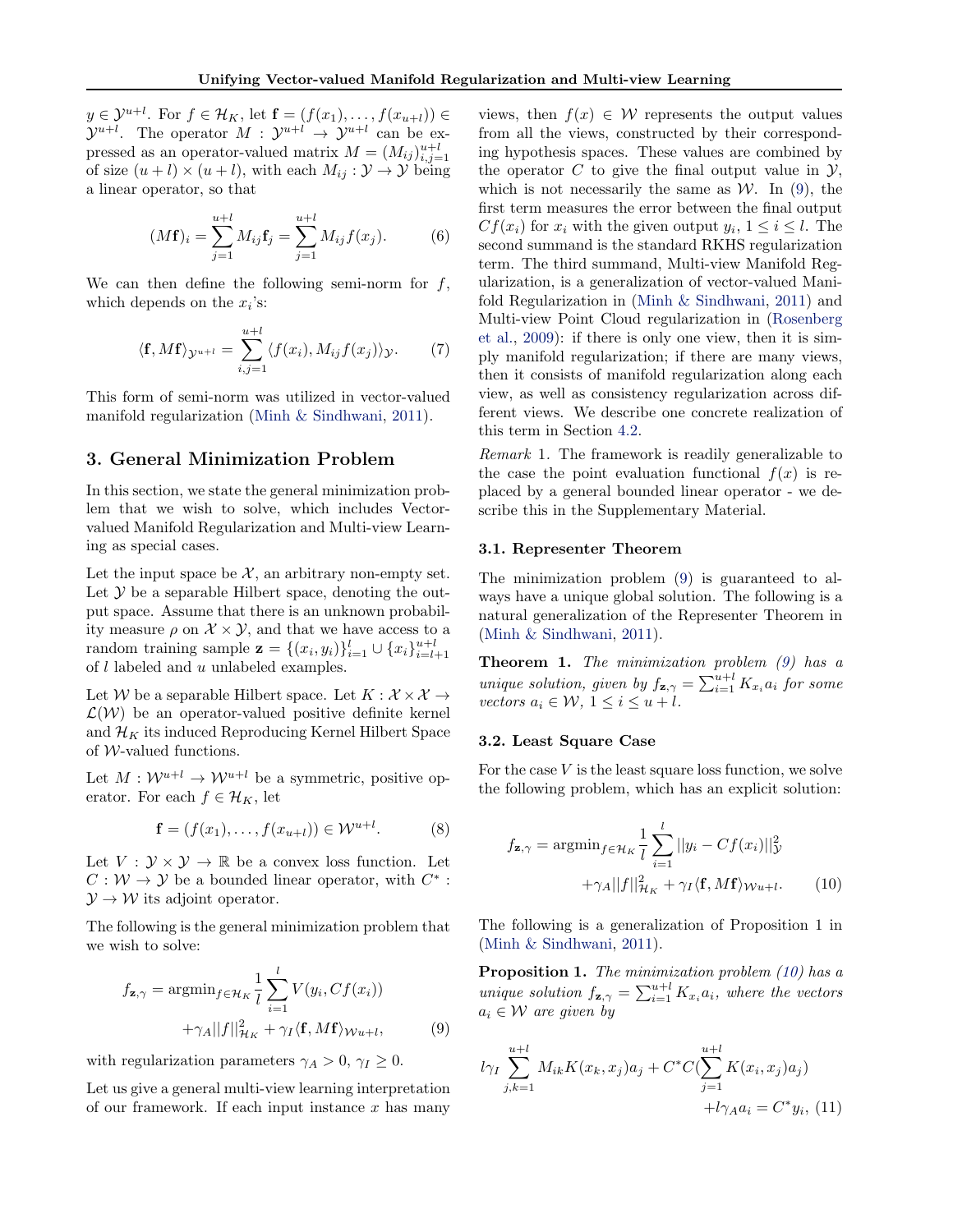<span id="page-3-0"></span>for  $1 \leq i \leq l$ , and

$$
\gamma_I \sum_{j,k=1}^{u+l} M_{ik} K(x_k, x_j) a_j + \gamma_A a_i = 0, \qquad (12)
$$

for  $l + 1 \leq i \leq u + l$ .

#### 3.3. Operator-valued Matrix Formulation

The system of equations [\(11\)](#page-2-0) and (12) can be reformulated in matrix form, which is more readable and more convenient to implement efficiently.

Let  $K[\mathbf{x}]$  denote the  $(u + l) \times (u + l)$  operator-valued matrix whose  $(i, j)$  entry is  $K(x_i, x_j)$ . Let  $J_l^{\mathcal{W},u+l}$ :  $\mathcal{W}^{u+l} \to \mathcal{W}^{u+l}$  denote the diagonal matrix whose first l entries on the main diagonal are the identity operator  $I: \mathcal{W} \to \mathcal{W}$ , with the rest being 0. Let  $\mathbf{C}^* \mathbf{C} : \mathcal{W}^{u+l} \to$  $\mathcal{W}^{u+l}$  be the  $(u + l) \times (u + l)$  diagonal matrix, with each diagonal entry being  $C^*C : \mathcal{W} \to \mathcal{W}$ . Let  $\mathbb{C}^*$ :  $\mathcal{Y}^{u+l} \to \mathcal{W}^{u+l}$  be the  $(u+l) \times (u+l)$  diagonal matrix, with each diagonal entry being  $C^* : \mathcal{Y} \to \mathcal{W}$ . Then Proposition [1](#page-2-0) is equivalent to

## Proposition 2.

$$
(\mathbf{C}^*\mathbf{C}J_l^{\mathcal{W},u+l}K[\mathbf{x}]+l\gamma_I MK[\mathbf{x}]+l\gamma_A I)\mathbf{a}=\mathbf{C}^*\mathbf{y},\tag{13}
$$

where  $\mathbf{a} = (a_1, ..., a_{u+l}), \mathbf{y} = (y_1, ..., y_{u+l})$  are considered as column vectors in  $\mathcal{W}^{u+l}$  and  $\mathcal{Y}^{u+l}$ , respectively, and  $y_{l+1} = \cdots = y_{u+l} = 0$ .

#### 3.4. Special Cases

Vector-valued Regularized Least Squares. If  $\mathbf{C}^*\mathbf{C} = I : \mathcal{W}^{u+l} \to \mathcal{W}^{u+l}$ , then (13) reduces to

$$
(J_l^{W,u+l}K[\mathbf{x}] + l\gamma_I MK[\mathbf{x}] + l\gamma_A I)\mathbf{a} = \mathbf{C}^* \mathbf{y}.
$$
 (14)

If  $u = 0$ ,  $\gamma_I = 0$ , and  $\gamma_A = \gamma$ , then we have

$$
(K[\mathbf{x}] + l\gamma I)\mathbf{a} = \mathbf{C}^*\mathbf{y}.\tag{15}
$$

One particular case for this scenario is when  $W = Y$ and  $C: \mathcal{Y} \to \mathcal{Y}$  is a unitary operator, that is  $C^*C =$  $CC^* = I$ . If  $\mathcal{Y} = \mathbb{R}^n$  and  $C : \mathbb{R}^n \to \mathbb{R}^n$  is real, then C is an orthogonal matrix. If  $C = I$ , then we recover the Regularized Least Squares algorithm.

Vector-valued Manifold Regularization. Let  $W = Y$  and  $C = I$ . Then we obtain the minimization problem for vector-valued Manifold Regularization [\(Minh & Sindhwani,](#page-8-0) [2011\)](#page-8-0):

$$
f_{\mathbf{z},\gamma} = \operatorname{argmin}_{f \in \mathcal{H}_K} \frac{1}{l} \sum_{i=1}^l V(y_i, f(x_i)) + \gamma_A ||f||_{\mathcal{H}_K}^2 + \gamma_I \langle \mathbf{f}, M\mathbf{f} \rangle_{\mathcal{W}^{u+l}}.
$$
(16)

Scalar Multi-view Learning. In this section, we show that the scalar multi-view learning formulation of [\(Sindhwani & Rosenberg,](#page-8-0) [2008;](#page-8-0) [Rosenberg et al.,](#page-8-0) [2009\)](#page-8-0) can be cast as a special case of our framework. Let  $\mathcal{Y} = \mathbb{R}$  and  $k^1, \ldots, k^m$  be real-valued positive definite kernels on  $\mathcal{X} \times \mathcal{X}$ , with corresponding RKHS  $\mathcal{H}_{k^i}$ of functions  $f^i: \mathcal{X} \to \mathbb{R}$ , with each  $\mathcal{H}_{k^i}$  representing one view. Let  $f = (f^1, \ldots, f^m)$ , with  $f^i \in \mathcal{H}_{k^i}$ . Let  $\mathbf{c} = (c_1, \ldots, c_m) \in \mathbb{R}^m$  be a fixed weight vector. In the notation of [\(Rosenberg et al.,](#page-8-0) [2009\)](#page-8-0), let  $\mathbf{f} = (f^1(x_1), \ldots, f^1(x_{u+l}), \ldots, f^m(x_1), \ldots, f^m(x_{u+l}))$ and  $M \in \mathbb{R}^{m(u+l)\times m(u+l)}$  be positive semidefinite. The objective of Multi-view Point Cloud Regularization (formula (4) in [\(Rosenberg et al.,](#page-8-0) [2009\)](#page-8-0)) is

$$
\operatorname{argmin}_{\varphi:\varphi(x)=\langle \mathbf{c}, f(x) \rangle} \frac{1}{l} \sum_{i=1}^{l} V(y_i, \varphi(x_i)) + \sum_{i=1}^{m} \gamma_i ||f^i||_{k^i}^2 + \gamma \langle \mathbf{f}, M\mathbf{f} \rangle_{\mathbb{R}^{m(u+l)}}, \tag{17}
$$

for some convex loss function V, with  $\gamma_i > 0$ ,  $i =$  $1, \ldots, m$ , and  $\gamma \geq 0$ . Problem (17) admits a natural formulation in vector-valued RKHS. Let

$$
K = \text{diag}(\frac{1}{\gamma_1}, \dots, \frac{1}{\gamma_m}) * \text{diag}(k^1, \dots, k^m)
$$

$$
: \mathcal{X} \times \mathcal{X} \to \mathbb{R}^{m \times m}, \qquad (18)
$$

then  $f = (f^1, \ldots, f^m) \in \mathcal{H}_K : \mathcal{X} \to \mathbb{R}^m$ , with

$$
||f||_{\mathcal{H}_K}^2 = \sum_{i=1}^m \gamma_i ||f^i||_{k^i}^2.
$$
 (19)

By the reproducing property, we have

$$
\langle \mathbf{c}, f(x) \rangle_{\mathbb{R}^m} = \langle f, K_x \mathbf{c} \rangle_{\mathcal{H}_K}.\tag{20}
$$

We can now recast (17) into

$$
f_{\mathbf{z},\gamma} = \operatorname{argmin}_{f \in \mathcal{H}_K} \frac{1}{l} \sum_{i=1}^l V(y_i, \langle \mathbf{c}, f(x) \rangle_{\mathbb{R}^m}) + ||f||_{\mathcal{H}_K}^2 + \gamma \langle \mathbf{f}, M\mathbf{f} \rangle_{\mathbb{R}^{m(u+l)}}.
$$
 (21)

This is a special case of [\(9\)](#page-2-0), with  $W = \mathbb{R}^m$ ,  $\mathcal{Y} = \mathbb{R}$ , and  $C: \mathbb{R}^m \to \mathbb{R}$  given by

$$
Cf(x) = \langle \mathbf{c}, f(x) \rangle_{\mathbb{R}^m} = c_1 f^1(x) + \dots + c_m f^m(x). \tag{22}
$$

The vector-valued formulation of scalar multi-view learning has the following advantages:

(i) The kernel  $K$  is diagonal matrix-valued and is obviously positive definite. In contrast, it is nontrivial to prove that the multi-view kernel of [\(Rosenberg et al.,](#page-8-0) [2009\)](#page-8-0) is positive definite.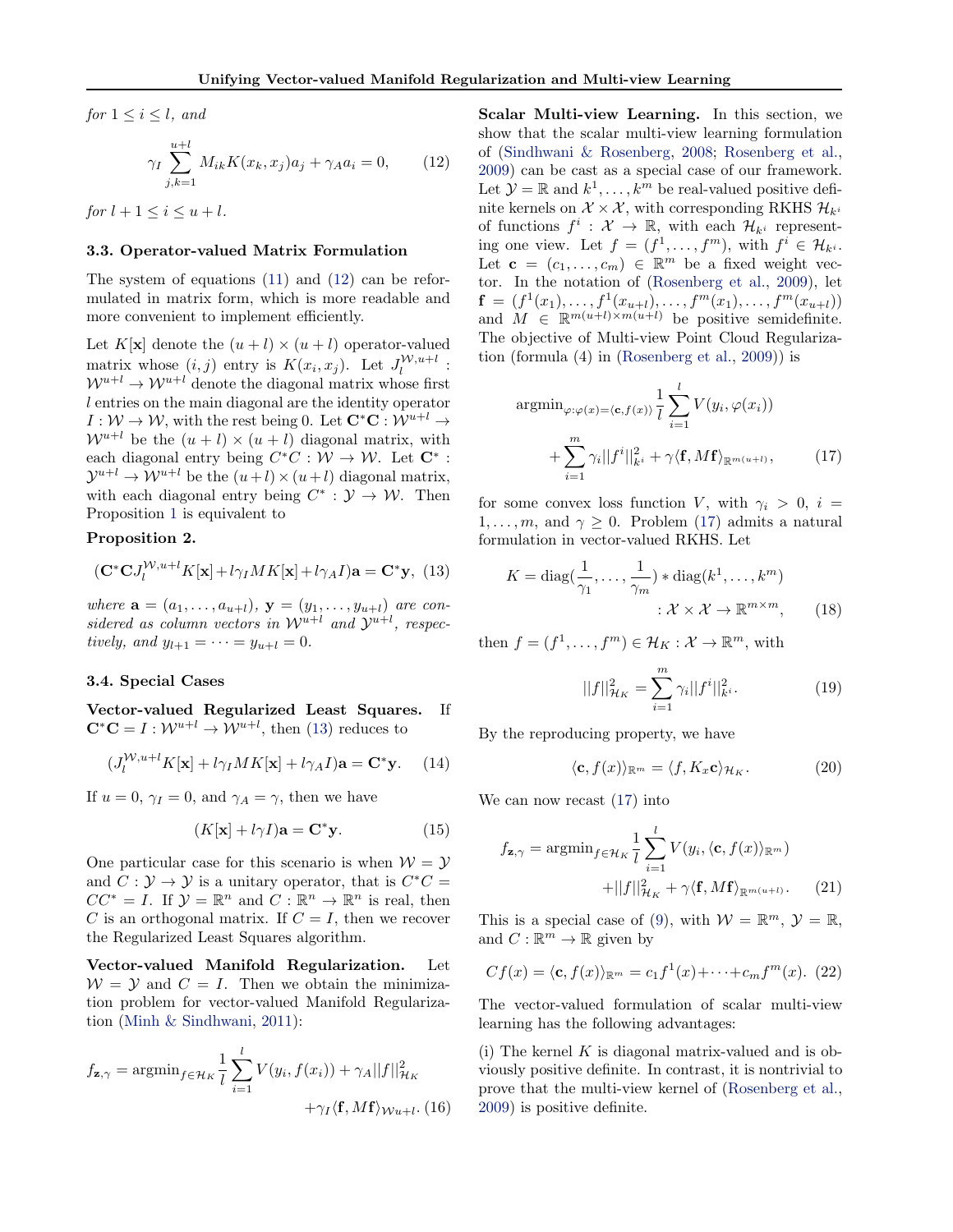<span id="page-4-0"></span>(ii) The kernel K is independent of the  $c_i$ 's, unlike the multi-view kernel of [\(Rosenberg et al.,](#page-8-0) [2009\)](#page-8-0), which needs to be recomputed for each different set  $c_i$ 's.

(iii) One can recover all the component functions  $f^{i}$ 's using  $K$ . In contrast, in [\(Sindhwani & Rosenberg,](#page-8-0) [2008\)](#page-8-0), it is shown how one can recover the  $f^{i}$ 's only when  $m = 2$ , but not in the general case.

## 4. Vector-valued Multi-view Learning

Another special case of our formulation, which is the focus of subsequent sections, is vector-valued multiview learning. For a general separable Hilbert space  $\mathcal{Y}$ , let  $\mathcal{W} = \mathcal{Y}^m$  and  $C_1, \ldots, C_m : \mathcal{Y} \to \mathcal{Y}$  be bounded linear operators. For  $f(x) = (f^1(x), \ldots, f^m(x))$ , with each  $f^i(x) \in \mathcal{Y}$ , we can define the operator  $C =$  $[C_1, \ldots, C_m] : \mathcal{Y}^m \to \mathcal{Y}$  by

$$
Cf(x) = C_1 f^1(x) + \dots + C_m f^m(x) \in \mathcal{Y}.
$$
 (23)

This gives rise to a vector-valued version of multi-view learning, where outputs from  $m$  views, each one being a vector in the Hilbert space  $\mathcal{Y}$ , are linearly combined.

Consider the following setting of vector-valued multiview learning, which we apply to the problem of multiclass categorization in Section [5.](#page-6-0) Let the input space be  $\mathcal{X}$ , a non-empty subset, and the output space be  $\mathcal{Y} = \mathbb{R}^P$ ,  $P \in \mathbb{N}$ . Let the number of views be  $m \in$  $\mathbb N$ . For the multi-class classification problem,  $P$  is the number of classes. For each  $y_i$ ,  $1 \le i \le l$ , in the labeled training sample,  $y_i = (-1, \ldots, 1, \ldots, -1)$ , with 1 at the k<sup>th</sup> location if  $x_i$  is in the k<sup>th</sup> class.

Let  $W = Y^m = \mathbb{R}^{Pm}$ . The hypothesis space  $\mathcal{H}_K$  of functions with values in  $W = \mathbb{R}^{Pm}$  is induced by a positive definite matrix-valued kernel  $K : \mathcal{X} \times \mathcal{X} \rightarrow$  $\mathbb{R}^{Pm\times Pm}$ , that is for each pair  $(x,t)\in\mathcal{X}\times\mathcal{X}$ ,  $K(x,t)$ is an  $Pm \times Pm$  matrix. For each function  $f \in \mathcal{H}_K$ ,  $f(x) = (f<sup>1</sup>(x), \ldots, f<sup>m</sup>(x)),$  where  $f<sup>i</sup>(x) \in \mathcal{Y} = \mathbb{R}^P$  is the value corresponding to the ith view.

In Proposition [2,](#page-3-0)  $J_l^{W,u+l}$  is a diagonal matrix of size  $Pm(u + l) \times Pm(u + l)$ , with the first  $Pml$  entries on the main diagonal being 1, the rest being 0,  $M \in \mathbb{R}^{Pm(u+l)\times Pm(u+l)}, K[\mathbf{x}] \in \mathbb{R}^{Pm(u+l)\times Pm(u+l)},$  $C$   $\in$   $\mathbb{R}^{P\times Pm}$ ,  $\mathbf{C}$   $\in$   $\mathbb{R}^{\tilde{P}(u+l)\times Pm(u+l)},$   $\mathbf{C}^*\mathbf{C}$   $\in$  $\mathbb{R}^{Pm(u+l)\times Pm(u+l)}, \mathbf{a} \in \mathbb{R}^{Pm(u+l)}, \mathbf{y} \in \mathbb{R}^{P(u+l)}.$ 

## 4.1. The Combination Operator

In the present context, the bounded linear operator  $C: \mathcal{W} \to \mathcal{Y}$  is a matrix of size  $P \times Pm$ . This operator transforms the output vectors obtained from the m views  $f^{i}$ 's in  $\mathbb{R}^{Pm}$  into an output vector in  $\mathbb{R}^{P}$ . The simplest form of  $C$  is the average operator:

$$
Cf(x) = \frac{1}{m}(f^{1}(x) + \dots + f^{m}(x)) \in \mathcal{Y} = \mathbb{R}^{P}. \quad (24)
$$

Let  $\otimes$  denote the Kronecker tensor product. For  $m \in$ N, let  $\mathbf{e}_m = (1, \ldots, 1)^T \in \mathbb{R}^m$ . The matrix C is then

$$
C = \frac{1}{m} \mathbf{e}_m^T \otimes I_P = \frac{1}{m} [I_P, \dots, I_P]. \tag{25}
$$

More generally, we consider a weight vector  $c =$  $(c_1, \ldots, c_m)^T \in \mathbb{R}^m$  and define C as

$$
C = \mathbf{c}^T \otimes I_P, \text{ with } Cf(x) = \sum_{i=1}^m c_i f^i(x) \in \mathbb{R}^P. \tag{26}
$$

#### 4.2. Multi-view Manifold Regularization

We decompose the multi-view manifold regularization term  $\gamma_I \langle f, Mf \rangle_{\mathcal{W}^{u+l}}$  in (Eq. [9\)](#page-2-0) into two components

$$
\gamma_I \langle \mathbf{f}, M\mathbf{f} \rangle_{\mathcal{W}^{u+l}} = \gamma_B \langle \mathbf{f}, M_B \mathbf{f} \rangle_{\mathcal{W}^{u+l}} + \gamma_W \langle \mathbf{f}, M_W \mathbf{f} \rangle_{\mathcal{W}^{u+l}},
$$
\n(27)

where  $M_B, M_W: \mathcal{W}^{u+l} \to \mathcal{W}^{u+l}$  are symmetric, positive operators, and  $\gamma_B, \gamma_W \geq 0$ . We call the first term between-view regularization, which measures the consistency of the component functions across different views, and the second term within-view regularization, which measures the smoothness of the component functions in their corresponding views. We describe next two choices for  $M_B$  and  $M_W$ .

#### Between-view Regularization. Let

$$
M_m = mI_m - \mathbf{e}_m \mathbf{e}_m^T. \tag{28}
$$

This is the  $m \times m$  matrix with  $(m-1)$  on the diagonal and  $-1$  elsewhere. Then for  $\mathbf{a} = (a_1, \ldots, a_m) \in \mathbb{R}^m$ ,

$$
\mathbf{a}^T M_m \mathbf{a} = \sum_{j,k=1,j (29)
$$

If each  $a_i \in \mathbb{R}^P$ , then we have  $\mathbf{a} \in \mathbb{R}^{Pm}$  and

$$
\mathbf{a}^{T}(M_{m} \otimes I_{P})\mathbf{a} = \sum_{j,k=1,j (30)
$$

We define  $M_B$  by

$$
M_B = I_{u+l} \otimes M_{Pm} = I_{u+l} \otimes (M_m \otimes I_P). \qquad (31)
$$

Then  $M_B$  is a diagonal block matrix of size  $Pm(u+l) \times$  $Pm(u+l)$ , with each block  $(i, i)$  being  $M_{Pm}$ . For  $f =$  $(f(x_1),..., f(x_{u+l})) \in \mathbb{R}^{Pm(u+l)},$  with  $f(x_i) \in \mathbb{R}^{Pm}$ ,

$$
\langle \mathbf{f}, M_B \mathbf{f} \rangle_{\mathbb{R}^{Pm(u+l)}} = \sum_{i=1}^{u+l} \langle f(x_i), M_{Pm} f(x_i) \rangle_{\mathbb{R}^{Pm}}
$$

$$
= \sum_{i=1}^{u+l} \sum_{j,k=1, j < k}^{m} ||f^j(x_i) - f^k(x_i)||_{\mathbb{R}^P}^2. \tag{32}
$$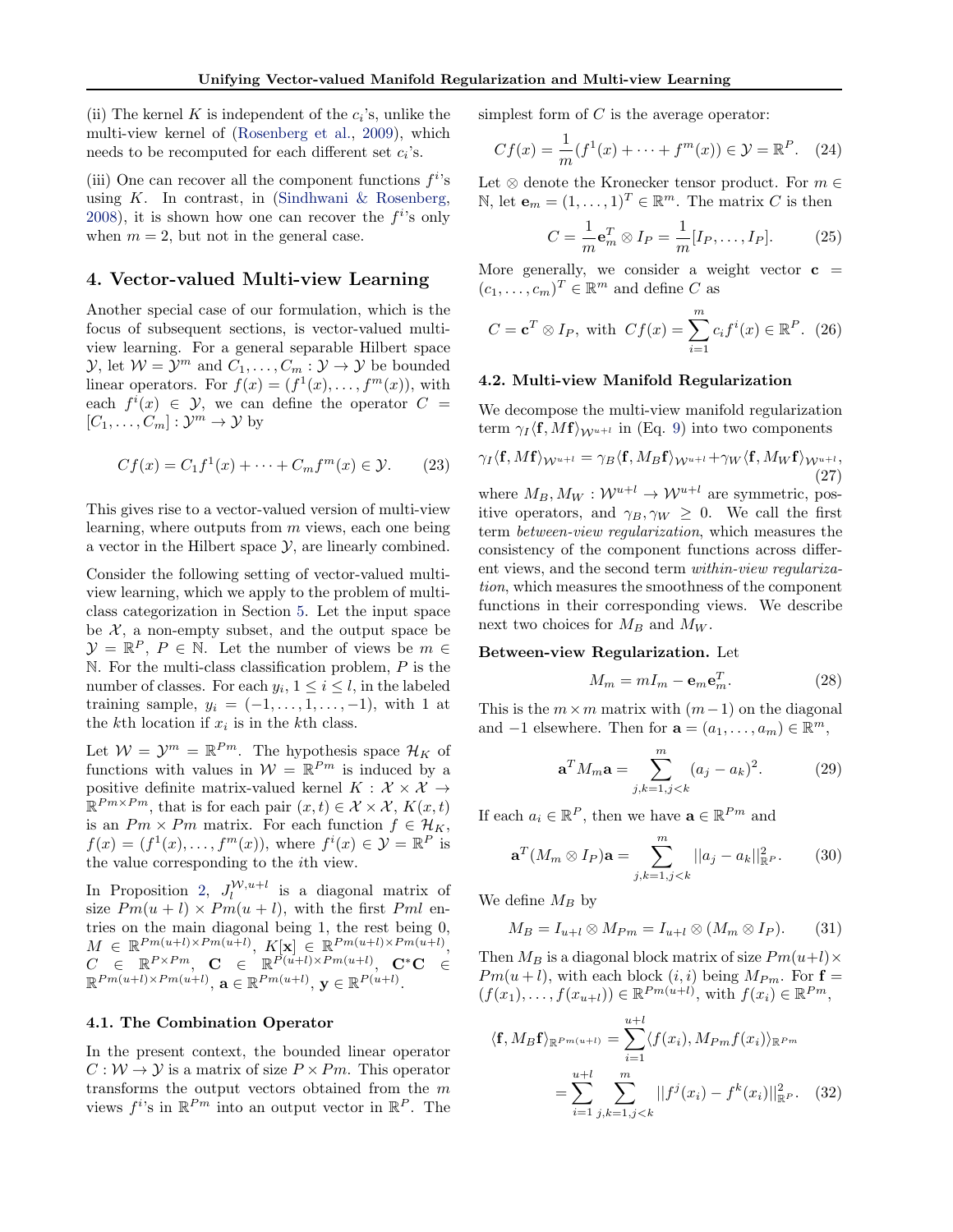<span id="page-5-0"></span>For  $P = 1$ , this is precisely the Point Cloud regularization term for scalar multi-view learning [\(Rosenberg](#page-8-0) [et al.,](#page-8-0) [2009;](#page-8-0) [Brefeld et al.,](#page-8-0) [2006\)](#page-8-0). In particular, for  $m = 2$ , we have  $M_2 = \begin{pmatrix} 1 & -1 \\ -1 & 1 \end{pmatrix}$ , and

$$
\langle \mathbf{f}, M_B \mathbf{f} \rangle_{\mathbb{R}^2(u+l)} = \sum_{i=1}^{u+l} (f^1(x_i) - f^2(x_i))^2, \qquad (33)
$$

which is the Point Cloud regularization term for coregularization [\(Sindhwani & Rosenberg,](#page-8-0) [2008\)](#page-8-0).

Within-view Regularization. One way to define  $M_W$  is via the graph Laplacian. For view i,  $1 \le i \le m$ , let  $G<sup>i</sup>$  be a corresponding undirected graph, with symmetric, nonnegative weight matrix  $W^i$ , which induces the scalar graph Laplacian  $L^i$ , a matrix of size  $(u+l)\times (u+l)$ . For a vector  $\mathbf{a}\in \mathbb{R}^{u+l}$ , we have

$$
\mathbf{a}^T L^i \mathbf{a} = \sum_{j,k=1,j
$$

Let L be the block matrix of size  $(u+l)\times(u+l)$ , with block  $(i, j)$  being the  $m \times m$  diagonal matrix given by

$$
L_{i,j} = \text{diag}(L_{ij}^1, \dots L_{ij}^m). \tag{34}
$$

Then for  $\mathbf{a} = (a_1, \dots, a_{u+l})$ , with  $a_j \in \mathbb{R}^m$ , we have

$$
\mathbf{a}^T L \mathbf{a} = \sum_{i=1}^m \sum_{j,k=1,j (35)
$$

If  $a_j \in \mathbb{R}^{Pm}$ , with  $a_j^i \in \mathbb{R}^P$ , then

$$
\mathbf{a}^T (L \otimes I_P) \mathbf{a} = \sum_{i=1}^m \sum_{j,k=1,j (36)
$$

Define

$$
M_W = L \otimes I_P, \quad \text{then} \tag{37}
$$

$$
\langle \mathbf{f}, M_W \mathbf{f} \rangle_{\mathbb{R}^{Pm(u+l)}} = \sum_{i=1}^m \sum_{j,k=1,j < k}^{u+l} W_{jk}^i ||f^i(x_j) - f^i(x_k)||_{\mathbb{R}^P}^2.
$$
\n(38)

The *i*th summand in the sum  $\sum_{i=1}^{m}$  is precisely a manifold regularization term within view i.

**Single View Case.** When  $m = 1$ ,  $M_m = 0$  and  $M_B = 0$ . In this case, we simply carry out manifold regularization within the given single view, using  $M_W$ .

## 4.3. Numerical Implementation

This section is devoted to giving an efficient numerical implementation of Proposition [2](#page-3-0) while still preserving

the closed form of the solution. Assume that each input x is decomposed into  $x = (x^1, \dots, x^m)$  for the m different views. We define  $K(x, t)$  as a block diagonal matrix, with the  $(i, i)$ th block given by

$$
K(x,t)_{i,i} = k^i(x^i, t^i)I_P,\t\t(39)
$$

where  $k^i$  is a scalar-valued kernel, such as the Gaussian kernel. Then  $K(x, t)$  is a matrix of size  $Pm \times Pm$ .

Simplification via the Kronecker Tensor Product. Let  $G(x, t)$  be the  $m \times m$  diagonal matrix, with

$$
(G(x,t))_{i,i} = k^i(x^i, t^i),
$$
\n(40)

and  $G[\mathbf{x}]$  be the  $(u + l) \times (u + l)$  block matrix, where block  $(i, j)$  is the  $m \times m$  matrix  $G(x_i, x_j)$ . Then

$$
K(x,t) = G(x,t) \otimes I_P,\tag{41}
$$

and the matrix  $K[\mathbf{x}]$  is

$$
K[\mathbf{x}] = G[\mathbf{x}] \otimes I_P. \tag{42}
$$

**Proposition 3.** For  $C = \mathbf{c}^T \otimes I_P$ ,  $\mathbf{c} \in \mathbb{R}^m$ ,  $M_W =$  $L \otimes I_P$ ,  $M_B = I_{u+l} \otimes (M_m \otimes I_P)$ , the system of linear equations [\(13\)](#page-3-0) in Proposition [2](#page-3-0) is equivalent to

$$
BA = Y_C,\tag{43}
$$

where

$$
B = ((J_l^{u+l} \otimes \mathbf{cc}^T) + l\gamma_B (I_{u+l} \otimes M_m) + l\gamma_W L) G[\mathbf{x}]
$$
  
+  $l\gamma_A I_{(u+l)m}, (44)$ 

which is of size  $(u + l)m \times (u + l)m$ , A is the matrix of size  $(u + l)m \times P$  such that  $\mathbf{a} = \text{vec}(A^T)$ , and  $Y_C$ is the matrix of size  $(u + l)m \times P$  such that  $C^*y =$  $\mathrm{vec}(Y_C^T)$ .  $J_l^{u+l} : \mathbb{R}^{u+l} \to \mathbb{R}^{u+l}$  is a diagonal matrix of size  $(u+l)\times(u+l)$ , with the first l entries on the main diagonal being 1 and the rest being 0.

Evaluation on a Testing Sample. Let  $v =$  $\{v_1, \ldots, v_t\} \in \mathcal{X}$  be an arbitrary set of testing input examples, with  $t \in \mathbb{N}$ . Let  $f_{z,\gamma}(v) =$  $(\{f_{\mathbf{z},\gamma}(v_1),\ldots,f_{\mathbf{z},\gamma}(v_t)\})^T \in \mathbb{R}^{Pmt}$ , with

$$
f_{\mathbf{z},\gamma}(v_i) = \sum_{j=1}^{u+l} K(v_i, x_j) a_j.
$$

Let  $K[\mathbf{v}, \mathbf{x}]$  denote the  $t \times (u + l)$  block matrix, where block  $(i, j)$  is  $K(v_i, x_j)$  and similarly, let  $G[\mathbf{v}, \mathbf{x}]$  denote the  $t \times (u + l)$  block matrix, where block  $(i, j)$  is the  $m \times m$  matrix  $G(v_i, x_j)$ . Then

$$
\mathbf{f}_{\mathbf{z},\gamma}(\mathbf{v}) = K[\mathbf{v},\mathbf{x}]\mathbf{a} = (G[\mathbf{v},\mathbf{x}]\otimes I_P)\mathbf{a} = \text{vec}(A^T G[\mathbf{v},\mathbf{x}]^T),
$$

In particular, for  $\mathbf{v} = \mathbf{x} = (x_i)_{i=1}^{u+l}$ , the original training sample, we have  $G[\mathbf{v}, \mathbf{x}] = G[\mathbf{x}].$ 

Algorithm [1](#page-6-0) combines all the steps in this section.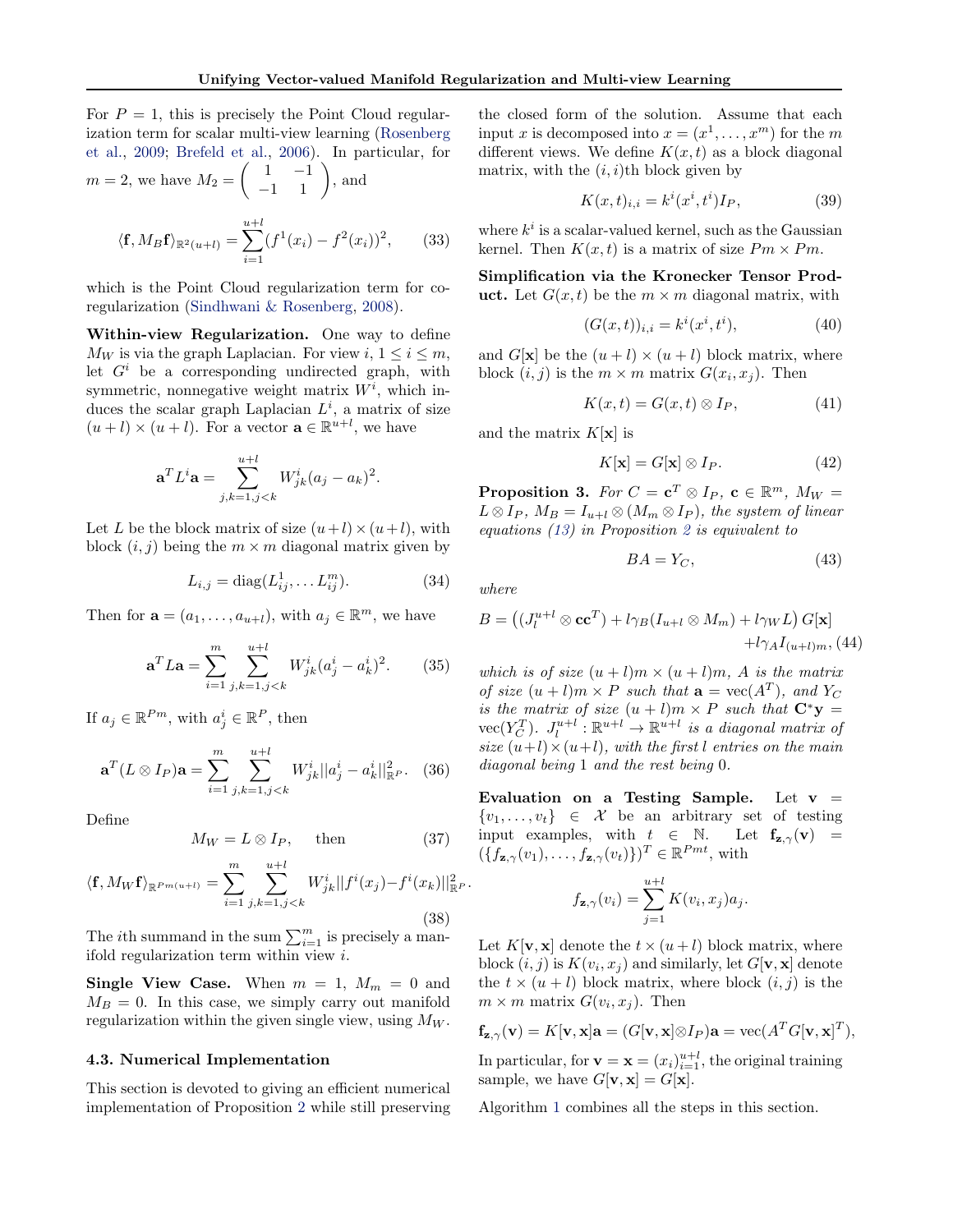<span id="page-6-0"></span>Algorithm 1  $\mathbb{R}^P$ -valued, *m*-view, semi-supervised least square regression and classification

**Input:** - Training data  $\mathbf{z} = (x_i, y_i)_{i=1}^l \cup (x_i)_{i=l+1}^{u+l}$ , with  $l$  labeled examples and  $u$  unlabeled examples.

- Number of views: m. Output dimension: P.

- Testing example: v.

**Parameters:**  $\gamma_A, \gamma_B, \gamma_W$ ; a kernel  $k^i$  for each view and its parameters; the weight vector c.

**Procedure:** - Compute kernel matrix  $G[\mathbf{x}]$  on input set  $\mathbf{x} = (x_i)_{i=1}^{u+l}$  according to [\(40\)](#page-5-0).

- Compute matrix  $C$  according to  $(26)$ .
- Compute graph Laplacian L according to [\(34\)](#page-5-0).
- Compute matrices  $B, Y_C$  according to Proposition [3.](#page-5-0)
- Solve system of linear equations  $BA = Y_C$ .

- Compute kernel matrix  $G[v, \mathbf{x}]$  between v and **x**. **Output:**  $f_{\mathbf{z},\gamma}(v) = \text{vec}(A^T G[v,\mathbf{x}]^T) \in \mathbb{R}^{Pm}$ .

 $\mathbb{R}^P$ -regression: return  $Cf_{\mathbf{z},\gamma}(v) \in \mathbb{R}^P$ .

P-way classification: return index of max $(Cf_{\mathbf{z},\gamma}(v))$ .

# 5. Experiments

This section provides an empirical analysis of the proposed framework and its particular instance described in Section [4.](#page-4-0) We tested our method on two different multi-class categorization tasks, namely object recognition and bird species categorization, using challenging, publicly available datasets [\(Fei-Fei et al.,](#page-8-0) [2006;](#page-8-0) [Wah et al.,](#page-8-0) [2011\)](#page-8-0). For these problems, each *view* of an input example is one type of features of that example.

These experiments demonstrate that: 1) the multiview regularization terms both contribute to improve learning performance; 2) multi-view learning achieves significantly better performance compared to singleview learning; 3) our method gives comparable performance with other state-of-the-art methods.

Parameters. These were fixed for all of the experiments unless explicitly stated otherwise. In particular,  $\gamma_A = 10^{-5}$ ,  $\gamma_B = \gamma_W = 10^{-6}$ , and the weight vector c of the combination operator was set to be uniform. The graph Laplacians of Eq. [34](#page-5-0) were computed with the kernel matrices as weight matrices.

Object Recognition. We evaluated the proposed method on the Caltech-101 dataset [\(Fei-Fei](#page-8-0) [et al.,](#page-8-0) [2006\)](#page-8-0) using the features, kernel matrices, and evaluation protocol proposed in [\(Vedaldi et al.,](#page-8-0) [2009\)](#page-8-0), available at [http://www.robots.ox.ac.uk/](http://www.robots.ox.ac.uk/~vgg/software/MKL/) [~vgg/software/MKL/](http://www.robots.ox.ac.uk/~vgg/software/MKL/). The appearance descriptors are made up of 4 features (views): PHOW gray and color, geometric blur (GB), and self-similarity (SSIM). For the first three features, a three-level pyramid of spatial histograms were built [\(Vedaldi et al.,](#page-8-0) [2009\)](#page-8-0).

First, we analyzed the contributions of each of the between-view (Eq. [32\)](#page-4-0) and within-view (Eq. [38\)](#page-5-0) regularization terms in (Eq. [9\)](#page-2-0). A subset of 10 images for each class were randomly selected, with half used as labeled data  $l_c = 5$  and the other half as unlabeled data  $u_c = 5$  (see Table 1, last column). We also tested the proposed method in the one-shot learning setup, where the number of labeled images is one per class  $l_c = 1$ (see Table 1, third column). The testing set consisted of 15 images per category. For this test, we selected the features at the bottom of each pyramid, because they give the best performance in practice. We can see from Table 1 that both the between-view and withinview regularization terms contribute to increase the recognition rate, e.g. with  $l_c = 1$  the improvement is 2.35%. As one would expect, the improvement resulting from the use of unlabeled data is bigger when there are more unlabeled data than labeled data, which can be seen by comparing the third and forth columns.

Table 1. Results on the Caltech-101 dataset using PHOW color and gray L2, SSIM L2 and GB. The training set is made of 1 or 5 labeled data  $l_c$  and 5 unlabeled data per class  $u_c$ , and 15 images per class are left for testing.

|    |            | Accuracy           | Accuracy        |
|----|------------|--------------------|-----------------|
| YΒ | $\gamma_W$ | $l_c = 1, u_c = 5$ | $l_c = u_c = 5$ |
|    |            | 30.59%             | 63.68%          |
|    |            | 31.81\%            | 63.97%          |
|    |            | 32.44\%            | 64.18%          |
|    |            | $32.94\%$          | $64.2\%$        |

We observed that averaging views in the combination operator is not the optimal choice. For  $c =$  $[5, 10, 10, 10]^T$ , we obtained 65.22% accuracy, an improvement of 1.02% with respect to the last row, last column of Table 1. This suggests that c should be either jointly optimized within the proposed framework or cross-validated. We leave this to a future work.

To demonstrate that multi-view learning is able to combine features properly, we report in Table [2](#page-7-0) the performance of each feature independently and of the proposed method with all 10 views combined. The minimum improvement with respect to the view that gives the best results (PHOW gray L2) is 4.77% (second column) and 4.71% (last column).

The last test we performed on the Caltech-101 dataset used the features at the bottom level of the pyramid in a supervised setup with 15 images per category for training. The results obtained (see Table [3\)](#page-7-0) are comparable with other state-of-the-art techniques. This is very encouraging, because the loss function  $V$  in the present implementation of our framework is the least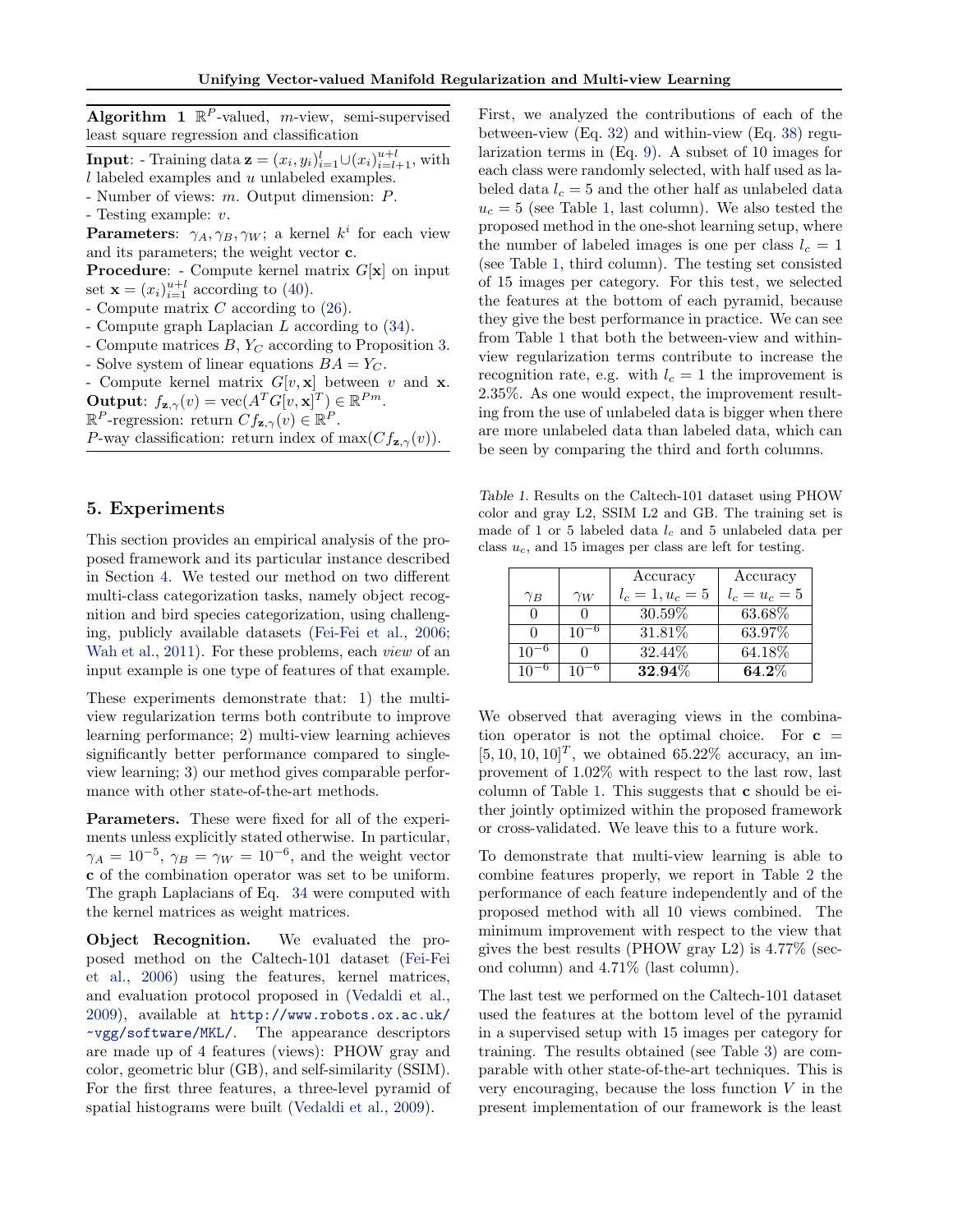| Feature                   | Accuracy           | Accuracy        |
|---------------------------|--------------------|-----------------|
|                           | $l_c = 1, u_c = 5$ | $l_c = u_c = 5$ |
| PHOW color LO             | 13.66%             | 33.14\%         |
| PHOW color L1             | $17.1\%$           | 42.03%          |
| PHOW color L <sub>2</sub> | 18.71\%            | 45.86%          |
| PHOW gray L0              | $20.31\%$          | 45.38%          |
| PHOW gray L1              | 24.53%             | 54.86%          |
| PHOW gray L2              | 25.64%             | 56.75%          |
| SSIML0                    | 15.27%             | 35.27%          |
| <b>SSIM L1</b>            | 20.83%             | 45.12%          |
| SSIM L <sub>2</sub>       | 22.64%             | 48.47%          |
| GB                        | 25.01%             | 44.49%          |
| 10-view learning          | $30.41\%$          | $\pmb{61.46\%}$ |

<span id="page-7-0"></span>Table 2. Results on the Caltech-101 data set using each feature in the single-view learning framework and all 10 features in the multi-view learning framework (last row).

square loss, while most existing methods use SVM that is known to reach very good classification performance in practice. We leave to future work an implementation using the SVM loss function, which will be able to combine the advantages of our framework with the classification power of the SVM.

Table 3. Comparison with state-of-the-art methods on the Caltech-101 dataset using PHOW color and gray L2, SSIM  $L2$  and GB in the supervised setup . SVM = Support Vector Machine,  $GP = Gaussian$  Process,  $LS = Least$  Square.

| Method                      | Classifier | Accuracy   |
|-----------------------------|------------|------------|
|                             |            | $l_c = 15$ |
| (Gehler $\&$ Nowozin, 2009) | SVM-based  | $74.6\%$   |
| (Yang et al., 2009)         | SVM-based  | 73.2%      |
| (Christoudias et al., 2009) | GP         | 73.00%     |
| (Vedaldi et al., $2009$ )   | <b>SVM</b> | 71.1\%     |
| 4-view learning             | LS         | 73.33%     |

Bird Species Categorization. Next, we examined the Caltech-UCSD Birds-200-2011 dataset [\(Wah](#page-8-0) [et al.,](#page-8-0) [2011\)](#page-8-0), which is particularly challenging because it contains 11, 788 annotated images of 200 very similar bird species. We consider as two views an appearance-based feature and an attribute-based feature. For the appearance-based view, we extracted the bag of feature descriptors based on PHOW gray features [\(Vedaldi et al.,](#page-8-0) [2009\)](#page-8-0) and computed the  $\chi^2$ kernel. For the attribute-based view, we used the 312 dimensional binary vector provided in [\(Wah et al.,](#page-8-0) [2011\)](#page-8-0) and computed the Gaussian kernel; these correspond to 312 attributes for each image, which were not exploited as features in [\(Wah et al.,](#page-8-0) [2011\)](#page-8-0). The parameters of both kernels were set to be the median pairwise distances among training points. Figure 1 shows the classification accuracies of single-view learning (in red and green) of each feature and 2-view learning (in blue) when increasing the number of la-

beled data in the training set with a fixed number of unlabeled data. The best categorization accuracy reported so far in [\(Wah et al.,](#page-8-0) [2011\)](#page-8-0) is 6.94% (with  $l_c = 5$ ). Their pipeline, consisting of a bird detector, an appearance-based descriptor and SVM, outperforms PHOW because they performed bird localization while we extracted features from the whole image. The most important fact is that 2-view learning is always able to combine both appearance-based and attributebased features, giving better results compared to each feature taken as single view.



Figure 1. Bird species categorization when increasing the number of labeled data  $l_c = \{1, 5, 10, 15, 20\}$  in the training set, with fixed number of unlabeled data  $u_c = 5$ .

Computational complexity. The system of linear equations [\(43\)](#page-5-0) in Proposition [3](#page-5-0) is of size  $m(u + l) \times$  $m(u+l)$ , has a unique solution, is simple to implement and is efficient. For the experiments that we report in this paper, the main computation cost is in computing the different kernel matrices. With 4 views, using the same setup of Table 2, the proposed algorithm took  $30.79$  sec. and  $0.48$  sec.<sup>2</sup> for training  $(3060 \text{ images})$ and testing (1530 images), respectively (given the precomputed kernel matrices). With 2 views, it took 4.95 sec. (training) and 0.17 sec. (testing).

# 6. Conclusion and Future Work

We have presented a general vector-valued RKHS formulation for Semi-Supervised Learning, of which Vector-valued Manifold Regularization and Multi-view Learning are special instances. The results we have obtained demonstrate that this is a promising venue for further research exploration. Our future work includes an implementation of the SVM loss function within our framework, the optimization of the combination operator, and connection to Multiple Kernel Learning.

<sup>2</sup>The method is implemented in MATLAB, on an Intel Xeon(R) CPU E5645 @2.40GHz×12 cores, 12GB RAM.